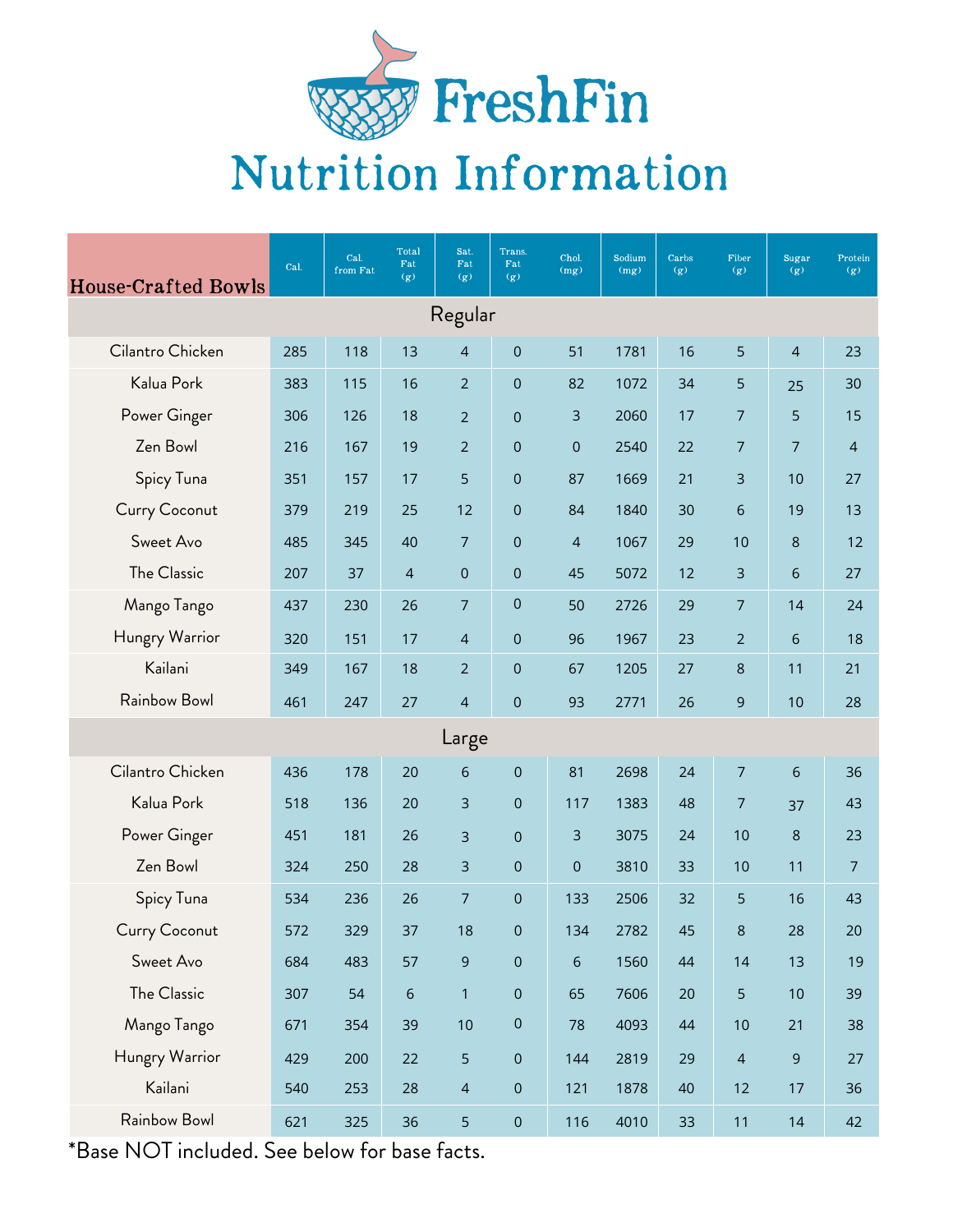## \*Information based on Regular Bowl size

| <b>Bases</b>                      | Cal.           | Cal.<br>from Fat    | Total<br>Fat<br>(g)           | Sat.<br>$_{\rm{Fat}}$<br>(g) | Trans.<br>Fat<br>(g)     | Chol.<br>(mg)            | Sodium<br>(mg)             | Carbs<br>(g)        | Fiber<br>(g)              | Sugar<br>(g)         | Protein<br>(g)   |
|-----------------------------------|----------------|---------------------|-------------------------------|------------------------------|--------------------------|--------------------------|----------------------------|---------------------|---------------------------|----------------------|------------------|
| <b>White Rice</b>                 | 220            | $\overline{3}$      | $\boldsymbol{0}$              | $\overline{0}$               | $\mathbf 0$              | 0                        | 15                         | 48                  | $\pmb{0}$                 | 5                    | 3                |
| <b>Brown Rice</b>                 | 218            | 15                  | $\overline{2}$                | $\boldsymbol{0}$             | $\mathbf 0$              | 0                        | $\overline{2}$             | 46                  | $\overline{2}$            | $\mathbf{1}$         | 5                |
| Quinoa                            | 234            | $\mathbf 0$         | $\overline{4}$                | $\pmb{0}$                    | $\overline{0}$           | 0                        | $\mathbf 0$                | 41                  | $\overline{4}$            | 3                    | 9                |
| <b>Mixed Greens</b>               | 20             | $\pmb{0}$           | $\boldsymbol{0}$              | $\pmb{0}$                    | $\mathbf 0$              | 0                        | 75                         | 3                   | $\overline{2}$            | $\mathbf{1}$         | $\mathbf{1}$     |
| Shredded Kale                     | 38             | 5                   | $\mathbf{1}$                  | $\mathbf 0$                  | $\mathbf 0$              | 0                        | 7                          | $\overline{2}$      | $\overline{2}$            | $\mathbf{1}$         | $\mathbf{1}$     |
| <b>Sauces</b>                     | Cal.           | Cal.<br>from Fat    | Total<br>Fat<br>(g)           | Sat.<br>Fat<br>(g)           | Trans.<br>Fat<br>(g)     | Chol.<br>(mg)            | Sodium<br>(mg)             | Carbs<br>(g)        | Fiber<br>(g)              | Sugar<br>(g)         | Protein<br>(g)   |
| Classic                           | 15             | 4.5                 | .5                            | $\overline{0}$               | $\mathbf 0$              | 0                        | 2283                       | .5                  | $\overline{0}$            | $\cdot$ 1            | 1.4              |
| Tamari Classic                    | 54             | 44                  | 5                             | $\mathbf{1}$                 | $\mathbf 0$              | 0                        | 895                        | $\mathbf{1}$        | 0                         | $\mathbf{1}$         | $\overline{2}$   |
| Garlic Ponzu                      | 57             | 27                  | $\overline{3}$                | .5                           | $\overline{0}$           | 0                        | 2644                       | $\overline{4}$      | $\mathbf 0$               | $\mathbf{1}$         | $\overline{2}$   |
| Sweet Shoyu                       | 41             | $\mathbf 0$         | $\pmb{0}$                     | $\mathbf 0$                  | $\mathbf 0$              | $\mathbf 0$              | 1388                       | 9                   | $\pmb{0}$                 | $\overline{7}$       | $\mathbf{1}$     |
| Sesame Ginger                     | 100            | 84                  | 9                             | $\mathbf{1}$                 | $\mathbf 0$              | 0                        | 804                        | $\mathbf{1}$        | $\pmb{0}$                 | $\mathbf{1}$         | .5               |
| Cilantro Lime                     | 33             | 26                  | $\overline{3}$                | .5                           | $\overline{0}$           | 0                        | 211                        | $\mathbf{1}$        | .5                        | $\mathbf{1}$         | $\cdot$ .2       |
| Thai Chili Ginger                 | 9              | $\pmb{0}$           | $\mathbf 0$                   | $\pmb{0}$                    | $\mathbf 0$              | 0                        | 1190                       | $\mathbf{1}$        | $\pmb{0}$                 | .5                   | $\mathbf{1}$     |
| Sriracha Aioli                    | 74             | 70                  | 8                             | $\mathbf{1}$                 | $\mathbf 0$              | $\overline{4}$           | 126                        | 33                  | $\mathbf 0$               | .5                   | 3                |
| Curry Aioli                       | 131            | 102                 | 11                            | $\overline{2}$               | $\mathbf 0$              | 5                        | 1459                       | 6                   | 3                         | 3                    | $\mathbf{1}$     |
| Proteins                          | Cal.           | Cal.<br>from Fat    | Total<br>Fat<br>(g)           | Sat.<br>Fat<br>(g)           | Trans.<br>Fat<br>(g)     | Chol.<br>(mg)            | Sodium<br>(mg)             | Carbs<br>(g)        | Fiber<br>(g)              | Sugar<br>(g)         | Protein<br>(g)   |
| Ahi Tuna                          | 77             | $\overline{7}$      | $\mathbf{1}$                  | .2                           | $\mathbf 0$              | 32                       | 27                         | $\overline{0}$      | $\pmb{0}$                 | $\mathsf{O}\xspace$  | 17               |
| Salmon                            | 147            | 87                  | 10                            | $\overline{2}$               | $\mathbf 0$              | 39                       | 42                         | $\overline{0}$      | $\mathbf 0$               | $\pmb{0}$            | 15               |
| Shrimp                            | 38             | $\mathbf 0$         | $\boldsymbol{0}$              | $\pmb{0}$                    | $\overline{0}$           | 79                       | 222                        | $\pmb{0}$           | $\mathsf{O}\xspace$       | $\mathbf 0$          | 10               |
| Slow-Cooked Pork                  | 161            | 40                  | $\overline{4}$                |                              |                          |                          |                            |                     |                           |                      |                  |
| Chicken                           |                |                     |                               | $\mathbf{1}$                 | $\mathbf 0$              | 76                       | 54                         | $\mathsf{O}\xspace$ | $\mathbf 0$               | $\mathsf{O}\xspace$  | 28               |
|                                   | 82             | 17                  | $\overline{2}$                | .3                           | $\pmb{0}$                | 51                       | 259                        | $\cdot$ 1           | 0                         | $\pmb{0}$            | 15               |
| Marinated Tofu                    | 67             | $\mathbf 0$         | $\overline{4}$                | .4                           | $\pmb{0}$                | $\pmb{0}$                | .01                        | $\overline{2}$      | $\overline{2}$            | $\pmb{0}$            | 7                |
| Vegan                             | 146            | 135                 | 15                            | $\mathbf{1}$                 | $\mathbf 0$              | $\pmb{0}$                | 16                         | 15                  | 5                         | $\overline{4}$       | $\overline{2}$   |
|                                   | Cal.           | Cal.<br>from Fat    | Total<br>$_{\rm{Fat}}$<br>(g) | Sat.<br>$_{\rm{Fat}}$<br>(g) | Trans.<br>Fat<br>(g)     | Chol.<br>(mg)            | Sodium<br>(mg)             | Carbs<br>(g)        | Fiber<br>(g)              | Sugar<br>(g)         | Protein<br>(g)   |
| Add-Ins<br>Edamame                | 62             | 24                  | $\overline{3}$                | .3                           | $\mathbf 0$              | $\pmb{0}$                | 3                          | 5                   | $\overline{3}$            | $\mathbf{1}$         | 6                |
| Carrot                            | 14             | .7                  | .07                           | .01                          | $\mathbf 0$              | $\mathsf{O}\xspace$      | 23                         | $\overline{3}$      | $\mathbf{1}$              | $\sqrt{2}$           | .3               |
| Cucumber                          | $\overline{4}$ |                     |                               |                              |                          |                          |                            | .8                  |                           |                      | .2               |
|                                   | 5              | .5<br>$\pmb{0}$     | .05<br>$\pmb{0}$              | .02<br>$\mathbf 0$           | $\mathbf 0$<br>$\pmb{0}$ | $\mathbf 0$<br>$\pmb{0}$ | $.7\,$                     | $\mathbf{1}$        | $\pmb{0}$<br>$\mathbf{1}$ | .5                   |                  |
| Daikon Radish<br>Shaved Red Onion | $\,8\,$        | $\mathsf{O}\xspace$ | $\mathbf 0$                   | $\mathbf 0$                  | $\mathbf 0$              | $\mathsf{O}\xspace$      | $\sqrt{6}$<br>$\mathbf{1}$ | $\overline{2}$      | $.5\,$                    | .7<br>$\overline{2}$ | .6<br>$\cdot$ .2 |